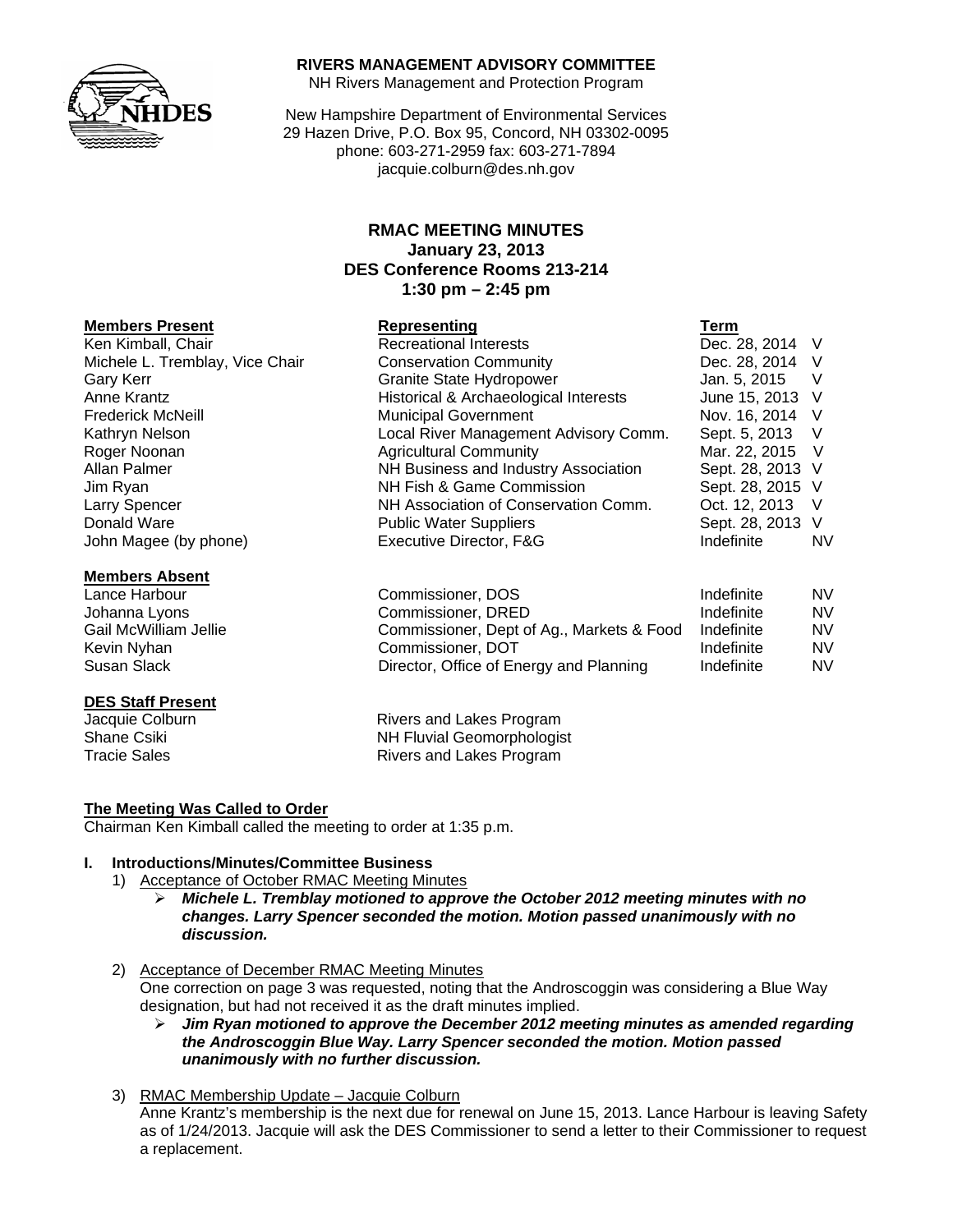## **II. Update Regarding RMPP Activities**

## 1) RMPP Program Updates – Jacquie Colburn

Jacquie reported that Rivers Program staff continues to dedicate a significant amount of time to the Lamprey Instream Flow Pilot Project. In addition, staff is working on the RMPP Biennial Report, which will be shortened to a 2-3 page program summary, RMPP factsheet updates, Designated River maps for the Rivers Program webpage, and the 2013 LAC Workshop, which will be co-hosted by the New Hampshire Rivers Council. In addition, staff continue to manage past years' 604(b) grants, including G&C extensions granted to two recipients. Jacquie continues to work with NH Fish & Game on the Public Water Access Advisory Board (PWAAB), and will be putting together a draft report of DES' 2012 activities. Jacquie is also assisting Teresa Ptak with the 2013 Non-Point Source Report.

John Magee asked if the biennial reports would include the LAC annual reports. Jacquie responded that they would, and that staff needed to send a reminder to the LACs to write and distribute their annual reports.

RMPP staff are reviewing a permit from DOT to move the overlook at the Mt. Washington Hotel on Rte. 302 from the north side to the south side of the road. This would move the overlook further away from the Ammonoosuc River. Jacquie is working with Craig Day and the Ammonoosuc LAC on this.

For those unfamiliar with the issue Tracie Sales summarized the ongoing problem of creosote dripping from a RR bridge in North Stratford into the Connecticut River and reported that staff had not heard back from the RR company regarding a couple of questions sent in December. Tracie will follow up with the RR company again. Gary Kerr asked how old the rail ties were, commenting that newer types of creosote were usually not a problem like older types. They were installed in 2008.

- 2) Surplus Land Reviews/Disposals Jacquie Colburn None since the last meeting.
- 3) RMPP 25th Anniversary in 2013 Jacquie Colburn

Jacquie started with a presentation of ideas that had been discussed during a January 15, 2013 inhouse team meeting including Jacquie, Tracie, Steve Couture, Steve Landry, Deb Loiselle and Shane Csiki. The idea behind this meeting was to bring together some staff that have worked with the RMPP to get their ideas and suggestions. At the meeting the in-house team discussed whether we should present awards and acknowledgements, and if so, to whom (e.g. individuals, groups, legislators, RMAC and LAC members)? Types of awards mentioned included the EPA Environmental Merit Award, the River Network River Hero, the Gulf of Maine Visionary Award, and possible RMPP/RMAC Awards. Program staff will poll past Rivers Coordinators for suggestions. Jacquie also pointed out that June is National Rivers Month.

Ideas that were discussed included:

Winter/Spring:

Function with Governor, Legislators and other dignitaries:

- **↓** Governor Proclamation
- 6 At a G&C meeting present awards

River Photo Contest - Then and Now

River Photo Contest – Can you Guess the River?

Display in DES lobby (and/or someplace else?)

Poster of RMPP History/Timeline

LAC Workshop (April 27, 2013) – Recognition of outstanding contributions

 New Hampshire Rivers Council – Wild and Scenic Film Festival – March 29, 2013 Summer:

River Celebration Day – River Paddle and other activities – Souhegan?

 Conduct an event for kids focusing on the wildlife/aquatic life that rivers support Fall: ?

Possible locations:

 Souhegan River - Milford, Watson Park and nearby locations Merrimack River - Anheuser Busch, Merrimack; Merrimack River - PSNH Headquarters, Manchester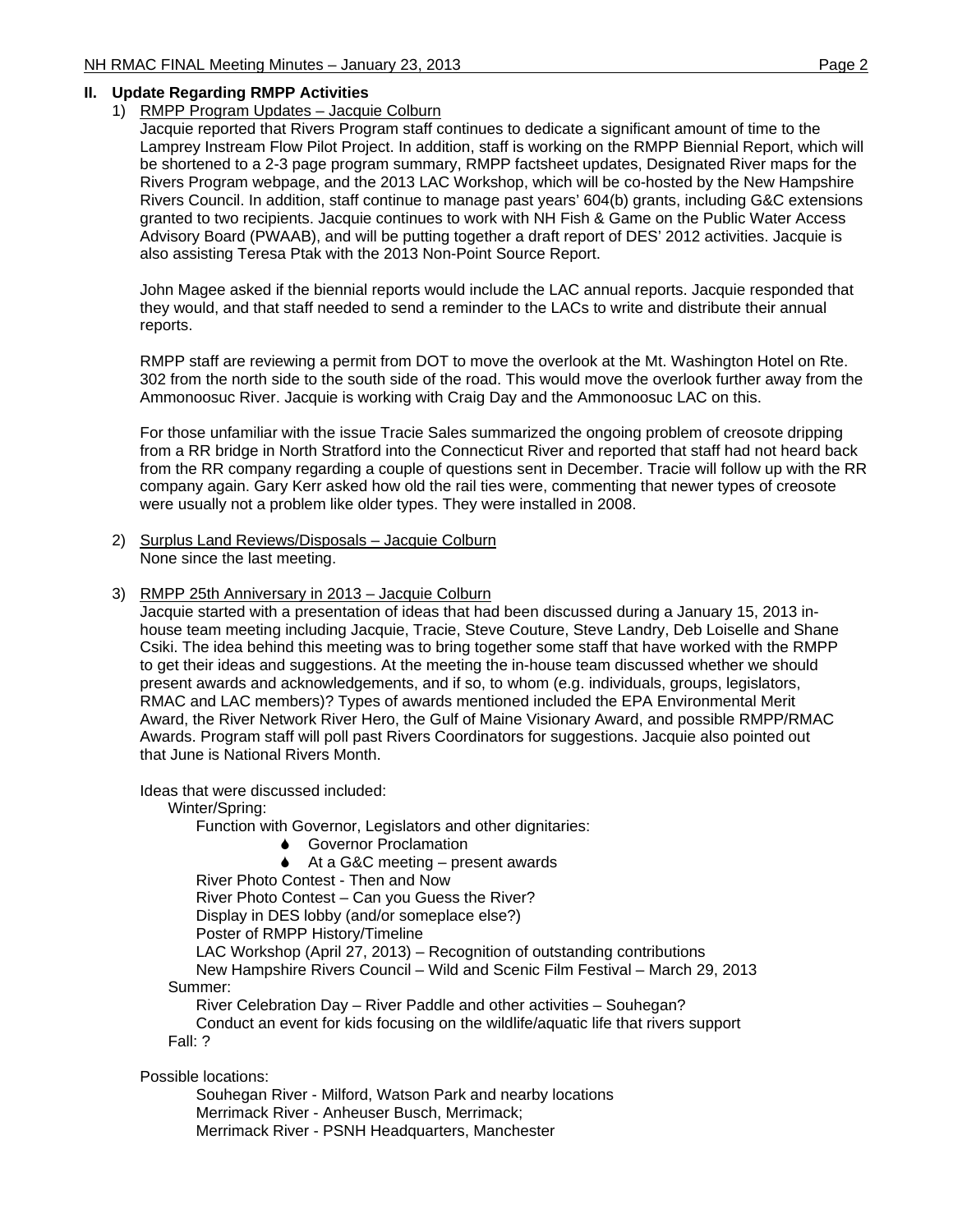Potential partners/co-sponsors (these groups have yet to be asked)

- **◆ New Hampshire Rivers Council**
- ◆ EPA
- **◆** NPS Rivers and Trails Program
- **●** American Rivers
- **●** Stonyfield
- 6 PSNH
- **↓** Pennichuck Water Works
- **Trout Unlimited** NOAA
- $\triangle$  AMC
- **EMS**
- 6 Patagonia or REI
- **◆** NH Fish and Game
- Others?

- 6 USGS
- 6 If we do a Coastal event, per Steve C, many potential partners

The RMPP has about \$400 available in its budget through 6/30/13 and hopefully slightly more money with the new FY.

Jacquie mentioned that there used to be a River Stewardship award from the RMPP. Michele pointed out that the LACs received a Presidential Award in 2008, during the RMPP's  $20<sup>th</sup>$  anniversary. Jacquie asked the group if the program or the RMAC should present an award for each LAC?

Fred McNeill asked if the program would be doing any outreach for the  $25<sup>th</sup>$  anniversary. Jacquie replied that outreach was being included in the planning. Ken Kimball reminded the committee that this had been discussed at the last meeting, and that outreach was a major component of the celebration. Roger Noonan brought up the idea of a Governor's Proclamation. Michele concurred that the public and communities should be involved. Kath Nelson also agreed and felt that the outreach would help the LACs link to the RMPP as a whole.

Larry Spencer suggested presentations at events with captive audiences, including the NH Association of Conservation Commissions, the NH Water and Watershed Conference, and the SPNHF fall meeting. Michele thought that a larger public event would be better, one where we are not "preaching to the choir" such as at the Merrimack River clean-up, which utilizes volunteers from Anheuser-Busch.

Anne Krantz suggested creating an electronic scrapbook of historical RMPP events that could be posted on the DES website.

Michele suggested creating a display that could be moved around and put in vacant store fronts in Concord. Larry added that a display could be placed in major malls. Roger Noonan suggested the NH Association of Conservation Districts (NHACD) as a venue, and Fred liked Ken's suggestion of fall fairs. Roger commented that the display must be dynamic.

Regarding the proposed partner list, Michele suggested talking with paddling groups and the Army Corps of Engineers. Anne suggested the Forest Society. Roger thought that NHACD might be able to contribute financially. Ken mentioned NHCF.

The next planning meeting of the  $25<sup>th</sup>$  Anniversary subcommittee will be in early February. The subcommittee consists of Michele, Larry and Roger, plus RMPP staff. Larry asked that the slides be posted to the blog.

#### **III. Legislative Priorities – Michele L. Tremblay**

Michele began by thanking the subcommittee members for their work.

Bills/LSRs proposed for dropping from the RMAC's list of those tracked: SB 163, SB22, and SB103.

#### ¾ *Roger Noonan motioned to drop SB163, SB22, and SB103. Jim Ryan seconded the motion. Motion passed unanimously with no discussion.*

Bills/LSRs proposed for tracking by the RMAC: HB393, HB144, LSR 418 (HB513), LSR 536 (HB523), LSR 551 (HB527), LSR 583 (HB428), LSR 609 (HB545), LSR 618 (HB634), LSR 710 (HB550), LSR 330 (SB164), LSR 850 (SB131), LSR 864 (SB89), LSR 908 (SB175), LSR 919 (SB64).

#### ¾ *Jim Ryan motioned to approve that the RMAC would track the 14 bills/LSRs listed above. Roger Noonan seconded the motion. Motion passed unanimously with no discussion.*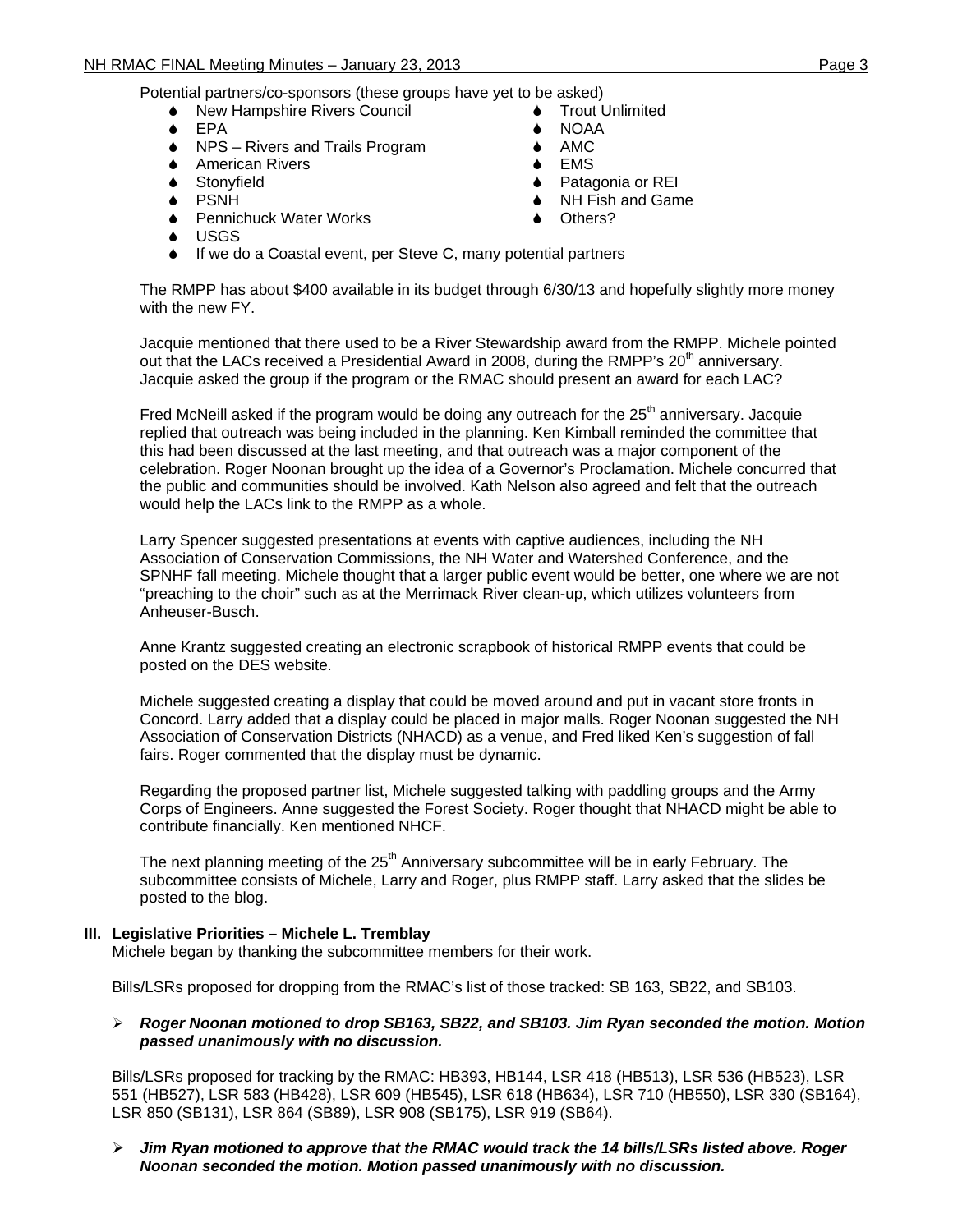Bills/LSRs proposed by the subcommittee for the RMAC to actively support or oppose:

- LSR 617 (HB588) support with 3 year extension
- HB397 support
- $\bullet$  LSR 473 (HB623) support
- HB292 support but exclude for non-motorized vessels
- HB189 oppose
- HB338 support
- LSR 800 support (since dropped)
- $\bullet$  LSR 1001 (SB168) support
- LSR 509 (SB124) conditional support

Michele pointed out that this bill cuts out the public notification and public comment opportunity of the current permits. This lack is inconsistent with RSA 483, and the timeline of 14 days in the bill do not work for groups like the LACs that only meet once per month. The streamlined concept of this bill is good, however, and Odell has emphasized that the permitting process is too onerous. Roger N. added that he has heard that others also feel the process is onerous.

Ken K. said the RMAC should watch this bill for continuity with the Shoreland position. Allan Palmer thought the RMAC should look at this bill more closely and also pointed out that applicants can still use the individual permits (wetlands, AoT and shoreland). Fred M. pointed out that the EPA has also gone toward a combined approach to permits. Ken K. thought that the timeline of the proposed permit was the critical issue as it pertains to the LACs, not the combined nature of the integrated permit.

Michele will write a Letter of Testimony that outlines the RMAC's concerns.

#### ¾ *Anne Krantz motioned to approve that the RMAC would take a position on the 9 bills/LSRs as listed above. Larry Spencer seconded the motion. Ken Kimball asked if there was any discussion. Motion passed unanimously.*

Regarding LSR 617 Fred M. asked how long the Instream Flow Pilot Program has existed. Jacquie replied that the program was initiated about 20 years ago.

Ken added that, prior to crossover, he will send letters of testimony to the relevant committees on behalf of the RMAC for those bills the RMAC is supporting or opposing. The others will be tracked until crossover.

The RMAC asked program staff to remove the withdrawn LSRs from the Legislation Tracking Spreadsheet to avoid confusion. Staff agreed to do so.

Michele mentioned that there is proposed federal legislation such that organizations involved in dam removal or advocacy would be banned from receiving any kind of federal funding if these bills were to be passed. Ken added that DES and other programs (involved with dam removals) depend on federal funds. DES should watch this federal bill.

Jacquie asked about getting the letters of testimony ready prior to the hearings. Ken responded that the RMAC will recruit someone to attend the hearings. Michele added that it should be a subcommittee member if possible, but a full committee member would be fine as well.

### **IV. Member Comments and Updates**

Postponed due to lack of time.

### **V. Other Business/Action Item Review**

1) Next Meeting

The next RMAC meeting will be April 23, 2013 at 1:00 PM. This is the day after Earth Day.

A proposal was made to have the next Joint meeting in late November or early December. Michele suggested that the RMAC and LMAC hold only one joint meeting per year.

- 2) Proposed Agenda Items for Next Meeting(s)
	- Ken would like to review any recommended changes to the RMPP at a meeting in late September or early October.